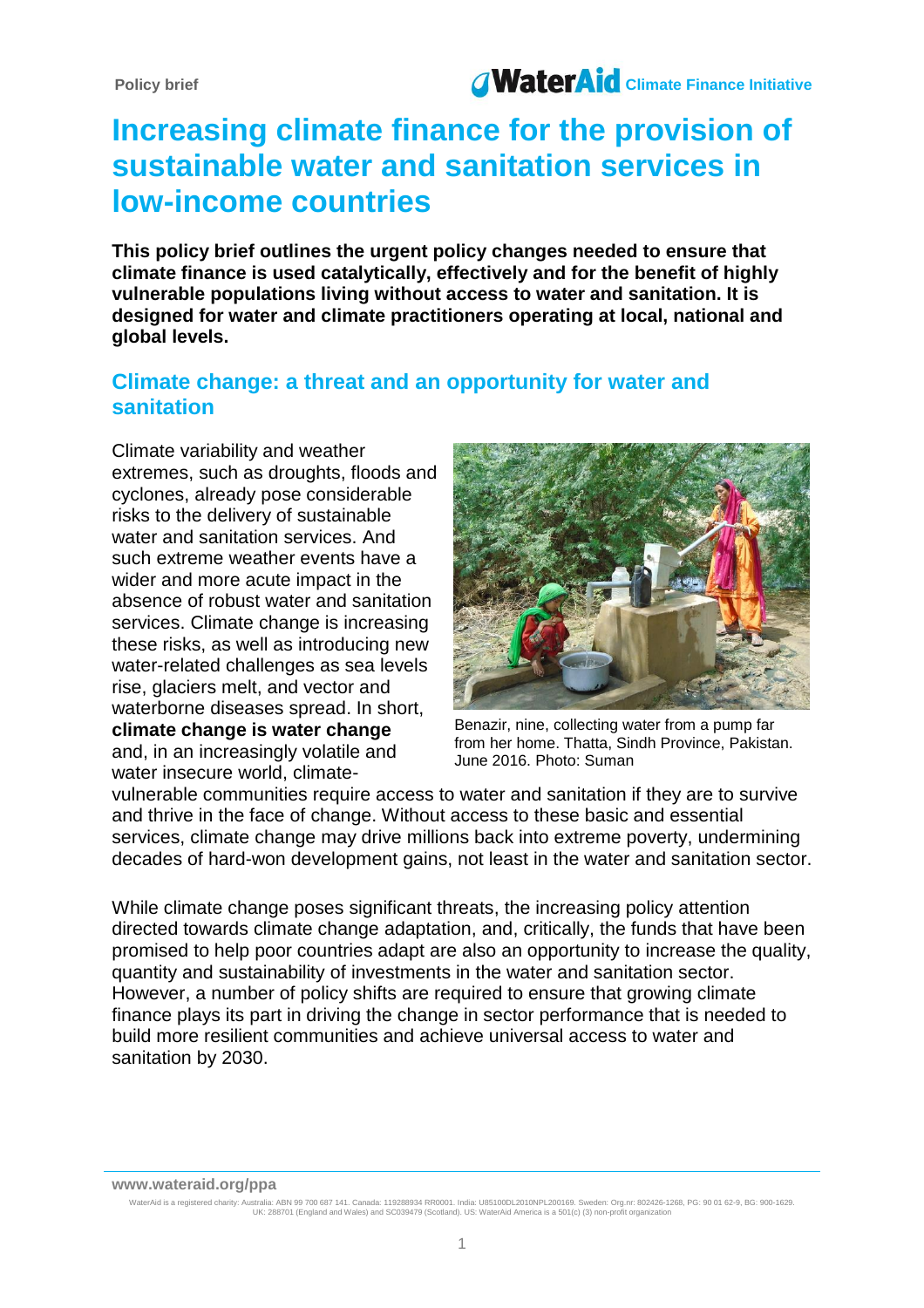

## **Why is a new climate finance path needed?**

Climate finance for adaptation continues to grow but is still far below what is needed, and persistent inequalities in the targeting of climate finance for adaptation continue. In 2014, 18% of all public climate finance (US\$27 billion) was for climate change adaptation,<sup>1</sup> yet the cost to implement post-2020 activities in the least developed countries (LDCs), as reflected in their Intended Nationally Determined Contributions submitted to the United Nations Framework Convention on Climate Change (UNFCCC), has been estimated at over US\$93 billion each year.<sup>2</sup> Forthcoming research commissioned by WaterAid shows that the portion of adaptation finance that is directed to water and sanitation is largely supporting middle-income countries. $3$  Of the climate adaptation finance that does actually reach low-income countries, tracking whether this finance is reaching the poorest communities within those countries is rarely possible due to limitations associated with project reporting and transparency.

In addition to insufficient volumes and unequal distribution, there are worrying signs that the welcome focus from some specialised climate funds on enhancing country ownership are not translating into practice. WaterAid-commissioned research looking specifically at climate investments $4$  in the water and sanitation sector shows that 89% of the total funding is being channelled through international organisations such as UN agencies.<sup>5</sup> Looking more broadly at all project approvals made by the Green Climate Fund (the world's largest fund for adaptation), and despite the existence of a number of mechanisms to encourage direct access by national entities, 75% will be implemented by international organisations (as of August 2016).

The failure to use climate finance to improve development and donor practice points to the urgent need for change and is the impulse behind the WaterAid Climate Finance Initiative.<sup>6</sup> The Initiative is a framework of actions focused on ensuring *public* flows of climate finance are directed towards poor and climate-vulnerable communities. It is these communities that are most likely to be overlooked by other types of finance (such as private flows).<sup>7</sup> Initiative activities are also focused on ensuring climate finance is used catalytically (by improving existing and non-climatespecific investments)  $^8$  and sustainably (by building the country systems needed to ensure lasting change). For more information see the *Climate Finance Initiative 2016 briefing note. 9*

**www.wateraid.org/ppa**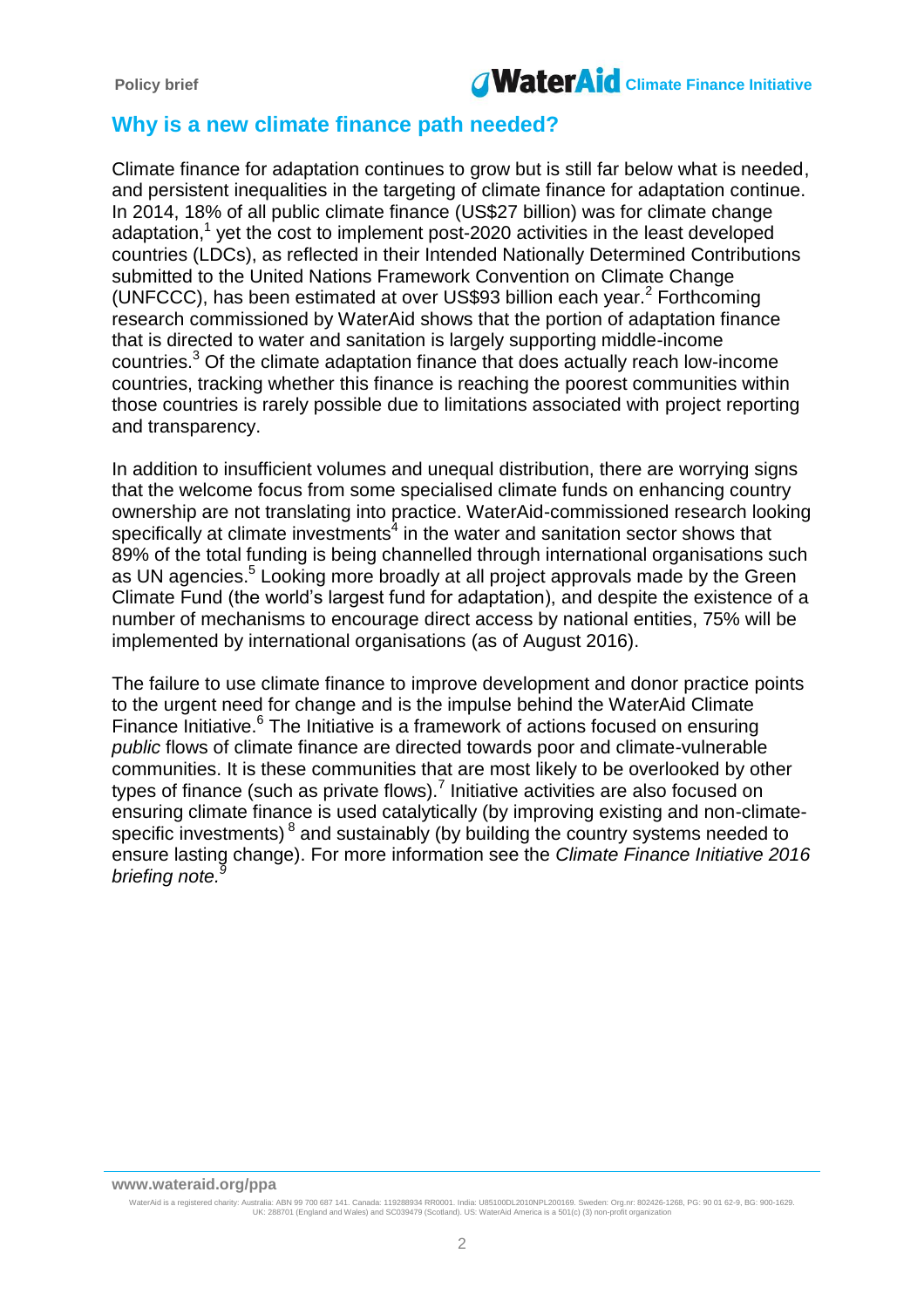

## **How can global actors make climate finance more effective and equitable?**

#### **Climate adaptation finance must be allocated on the basis of poverty and climate-vulnerability.**

Currently, less than a third of all climate finance reaches the LDCs.<sup>10</sup> This applies to both specialised climate funds and bilateral assistance (ODA) tagged as climaterelevant, where only three low-income countries feature among the top 25 recipients (figure 1). Specifically looking at water and sanitation investment, climate funding from multilateral organisations has gone to a total of 44 countries, with just 37% to low-income economies and 20% to small islands.<sup>11</sup> The top three recipients of multilateral funding for water and sanitation are middle-income countries.<sup>12</sup> Donors must ensure that funding decisions are made on the basis of clear vulnerability assessments, rather than on the 'first come, first served' basis that is unfairly prioritising those countries with higher capacity to develop winning project proposals.



**Figure 1:** Top 25 recipients of bilateral ODA for water and sanitation activities tagged as climaterelevant. (WaterAid and ODI)

#### **www.wateraid.org/ppa**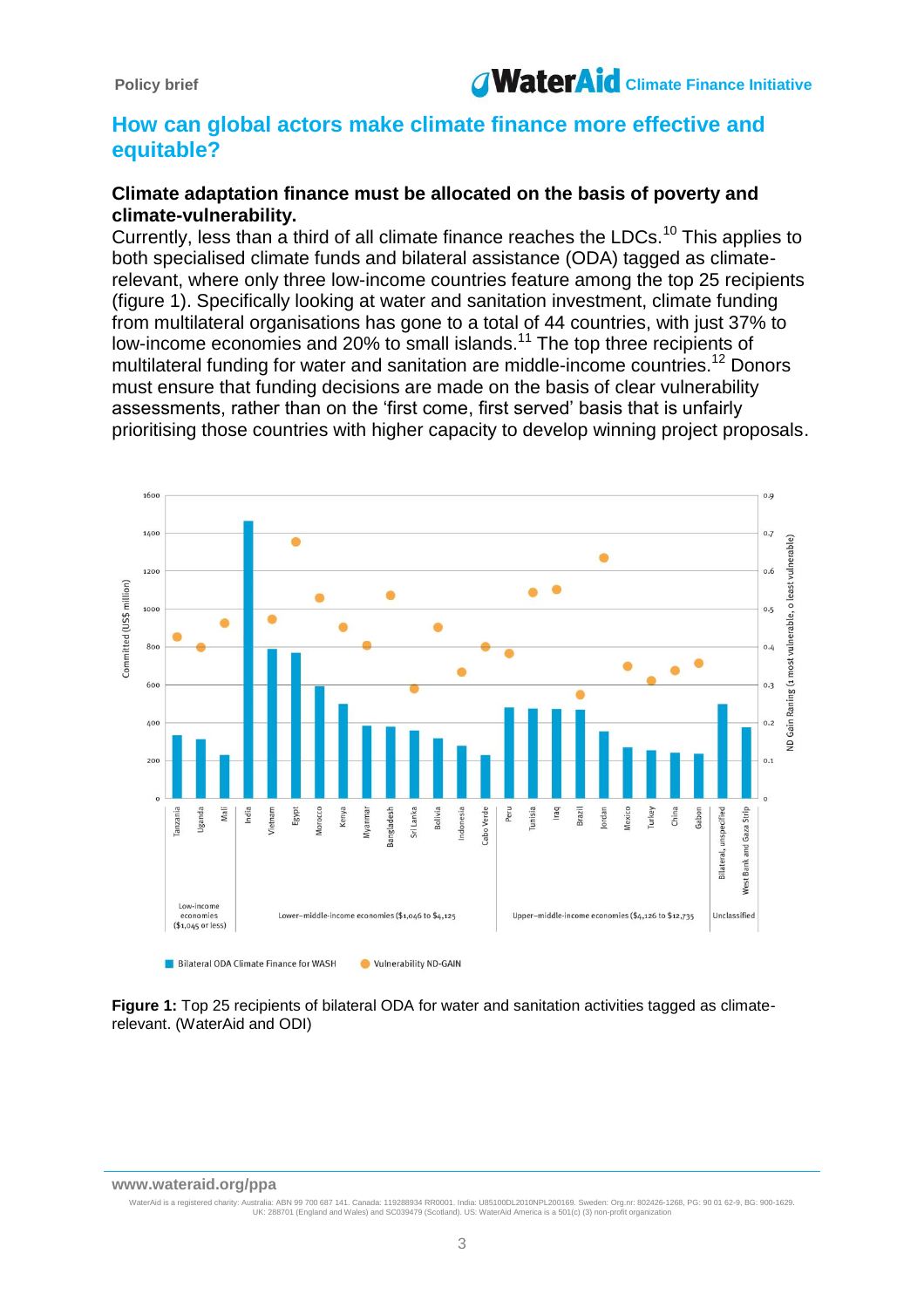# Policy brief **Climate Contract Contract Contract Contract Contract Contract Contract Contract Contract Contract Contract Contract Contract Contract Contract Contract Contract Contract Contract Contract Contract Contract Co**

### **For improved allocation and effectiveness of climate finance, decision-making power must be devolved to national and sub-national levels, with sufficient investment in increasing climate finance readiness where required.**

Climate impacts are felt locally and response mechanisms require a strong role for local, provincial and national government. All levels of government in low-income countries will require technical and financial support to develop integrated adaptation plans that are aligned with their national planning systems and development goals. Financial and technical support will also be needed to strengthen national systems (such as for financial management, procurement, policy development) to ensure that adaptation strategies are implemented and sustained. Increased prioritisation of investment in system strengthening by both government and development partners will help ensure countries are better placed to lead their own adaptation process.

#### **Merge evolving sustainable development and climate financing frameworks for more efficient, effective and strategic use of financing**.

The challenges of development, growth, poverty eradication and sustainability are intricately interwoven with those of climate change mitigation and adaptation. Treating development and climate as separate entities for action, as is currently the case in many countries and globally, comes at a very high cost.<sup>13</sup> Climate finance should be designed to take advantage of and intensify the climate aspects of the Sustainable Development Goals (SDG) agenda. In the water and sanitation subsector, climate finance must focus on the climate actions that are likely to be underemphasised in the SDG framework and on highly climate-vulnerable areas, such as coastlines and arid areas that will require more robust development action.<sup>14</sup> In many of the LDCs, these areas coincide with very low levels of water and sanitation coverage, and strategic use of development and climate finance can help to sustainably address twin development and adaptation deficits. Development partners must also work together to harmonise financing and reduce the burden of uncoordinated support on governments in low-capacity countries.

## **Developed country decision-makers must agree on a quantified roadmap to demonstrate how the US\$100 billion a year promise will be delivered.**

Total adaptation needs in developing countries will be met by a mix of public and private funds, but a significant portion of the US\$100 billion that was promised in Copenhagen in 2009 must be prioritised for adaptation in climate-vulnerable communities in low-income countries.<sup>15</sup> Developed countries must outline how they intend to deliver on their promise in a clear roadmap that *quantifies* the annual level of financial assistance for adaptation by 2020 and beyond. This roadmap should also outline scenarios for the variety of instruments and channels that will help deliver this pledge, as well identify barriers and potential solutions to each scenario. The development of a new roadmap is an opportunity to demonstrate how climate finance will be new and additional to existing aid flows, and will also provide poor countries with the certainty they need to effectively use adaptation flows catalytically by blending with domestic resources and/or private sector investments.

**www.wateraid.org/ppa**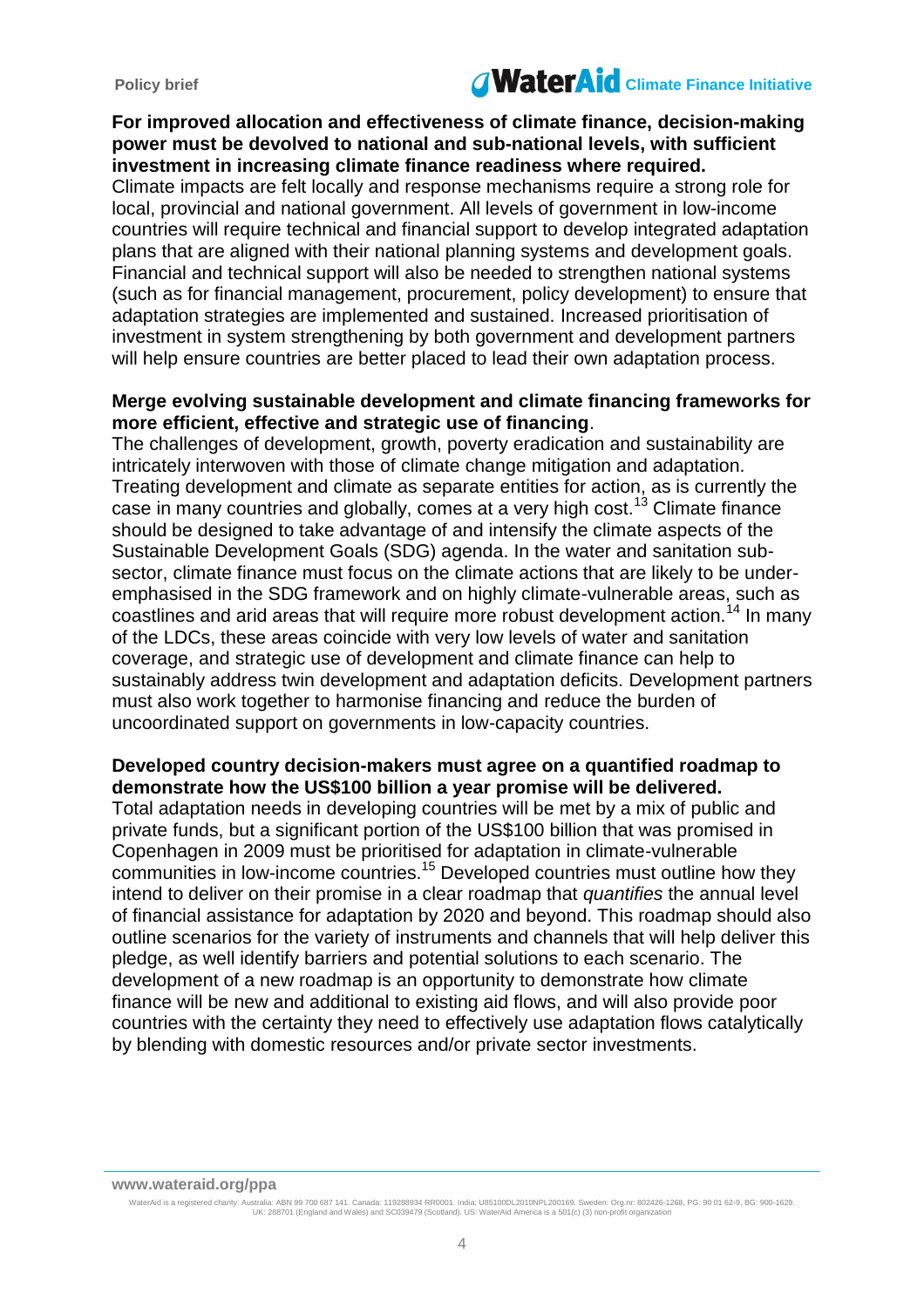

#### **All stakeholders must work together to hold the Green Climate Fund (GCF) to account.**

After its initial capitalisation, the GCF is the largest dedicated multilateral climate fund with pledges amounting to US\$10.3 billion for the 2015-18 programming period. The GCF's public strategy states that it will promote a balance between mitigation and adaptation, pursue full country ownership, target LDCs, African states and small island developing states (SIDS) and facilitate multi-stakeholder engagement. However recent actions have not matched this rhetoric – of the 33 GCF-accredited entities, only three are from the LDCs and over 60% are multilateral development banks (such as the World Bank) and private banks (such as HSBC and Deutsche Bank). Pressure on the GCF must be maintained until the fund's actions better reflect its published strategies and objectives.

## **How can developing countries access and manage climate finance for the provision of sustainable water and sanitation services?**

Although some global policy barriers will remain in the short to medium term, there are actions that entities in developing countries – from government agencies to NGOs – can take to access climate finance for decentralised and innovative solutions that benefit climate-vulnerable communities living without access to basic water or sanitation.

### **Capitalise on climate finance as an opportunity to increase country ownership, build capacity and strengthen the systems needed for sustained and effective adaptation.**

The GCF and the Adaptation Fund are attempting to increase the level of country ownership of the programmes they fund via a 'direct access' process which provides funds directly to national and sub-national entities that have gone through a process of accreditation (removing the need for the use of an intermediary such as a UN agency). Unfortunately, utilisation of direct access has been low, especially among the poorest countries. In many cases, practitioners outside of the ministry responsible for climate change policy (such as those in the water ministry) are not aware of the opportunities provided by climate finance.<sup>16</sup> Also, the accreditation process involves rigorous assessment of fiduciary, environmental, and social standards, and many entities are discouraged from investing time and money in this process. All stakeholders must work together to convince relevant institutions that the long-term benefits of accreditation (both in terms of access to future finance and lasting improvements in system performance)<sup>17</sup> far outweigh the short-term costs, and support willing entities through the capacity-building process.

**www.wateraid.org/ppa**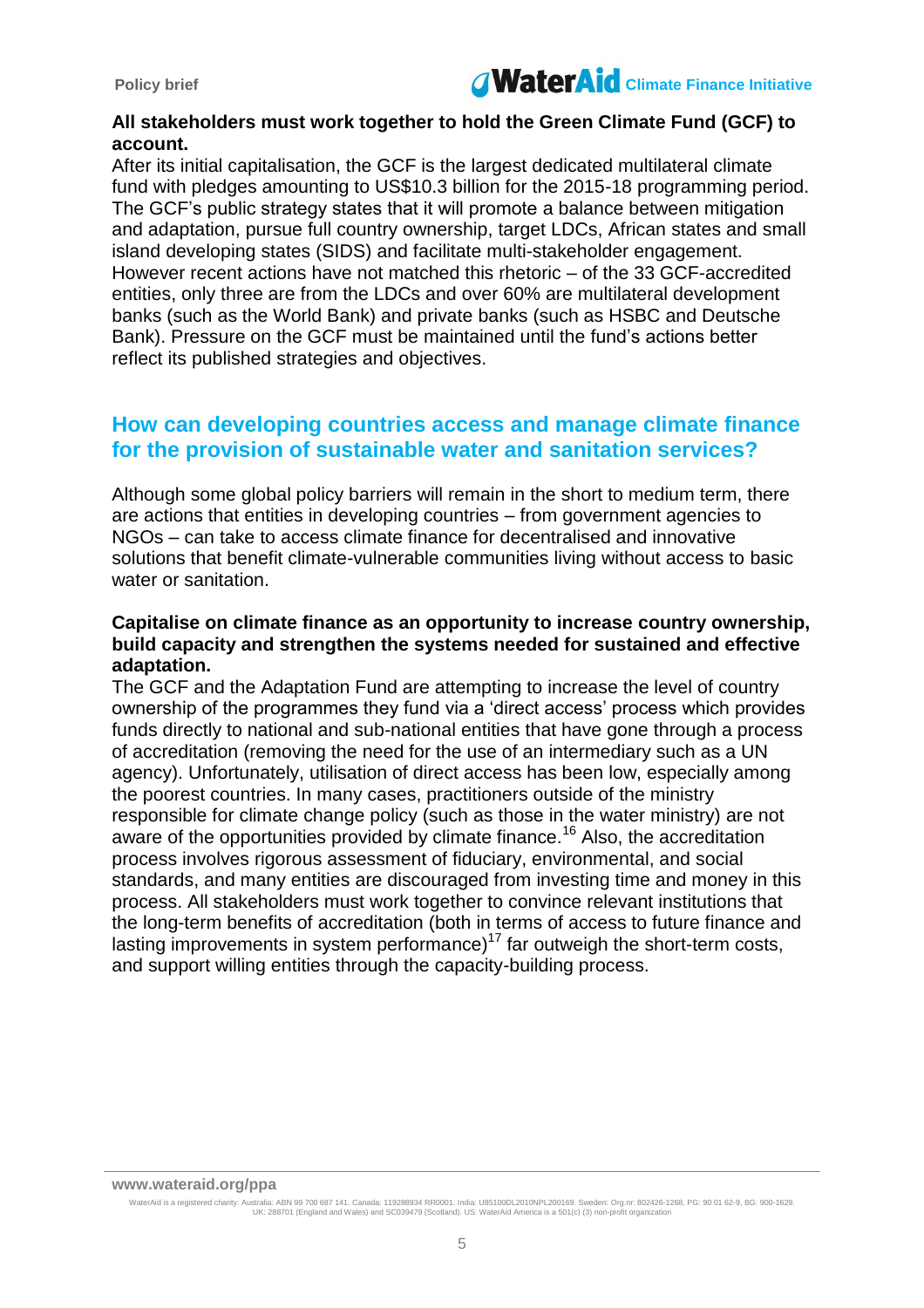# Policy brief **Climate Contract Contract Contract Contract Contract Contract Contract Contract Contract Contract Contract Contract Contract Contract Contract Contract Contract Contract Contract Contract Contract Contract Co**

### **Invest in careful planning to ensure that climate finance supports coherent, nationwide efforts for climate-resilient water and sanitation development.**

WaterAid-commissioned analysis<sup>18</sup> of best practice climate finance access for water and sanitation has found that success is reliant upon a strong national commitment, the identification of a clear lead ministry (such as the ministry of finance), and an explicit understanding that it can take several years before climate finance starts to flow, particularly in the case of securing direct access to funds. Water and sanitation services are delivered at the local level and therefore the connection between national and local agencies is a critical design consideration for successful implementation. A dedicated management team physically located where water and sanitation programmes are to be implemented is also a key determinant of success.

#### **Innovate to target vulnerable communities for genuinely transformational change.**

Effective climate change adaptation must produce results at the local levels where climate impacts play out and where the poor are most vulnerable. Effective targeting and use of funding at the local level has proved challenging in many countries, however, innovations exist and are increasing. In Kenya, for example, newly legislated County Climate Change Funds devolve power to the county level, allowing local communities to identify, prioritise and fund their own adaptation plans.<sup>19</sup> Social accountability and adaptation effectiveness can be enhanced by engaging and supporting the civil society organisations that are working closest to those communities most threatened by climate change. As *scale* is fundamental to truly transformational change, climate-risk must be mainstreamed into existing water and sanitation development strategies, and funds must be channelled through entities with strong experience or capacities to fund a large number of smaller-scale projects. Project implementers must be required to report on agreed indicators – allowing for an analysis of who is actually benefitting, the extent to which climate-funded projects have successfully increased climate resilience, and for evaluation-based course correction.

### **Balance water and sanitation infrastructure projects with institutional strengthening and policy reform.**

Government institutions that are able to respond quickly after extreme events, provide early warning for disasters, insure against risk, zone land appropriately, ensure water is managed sustainably, and collect, downscale and use climate data can often be more cost-effective and sustainable at building resilience to climate change than big-budget infrastructure projects. Yet when funding decisions are being made these 'soft' interventions are often secondary to large-scale infrastructure projects (usually preferred by multilateral financing institutions). Non-government stakeholders should work with governments and development partners to ensure climate adaptation strategies contain a significant institutional component, and that sustainability considerations and cost-effectiveness are used as the basis for all funding decisions.

**www.wateraid.org/ppa**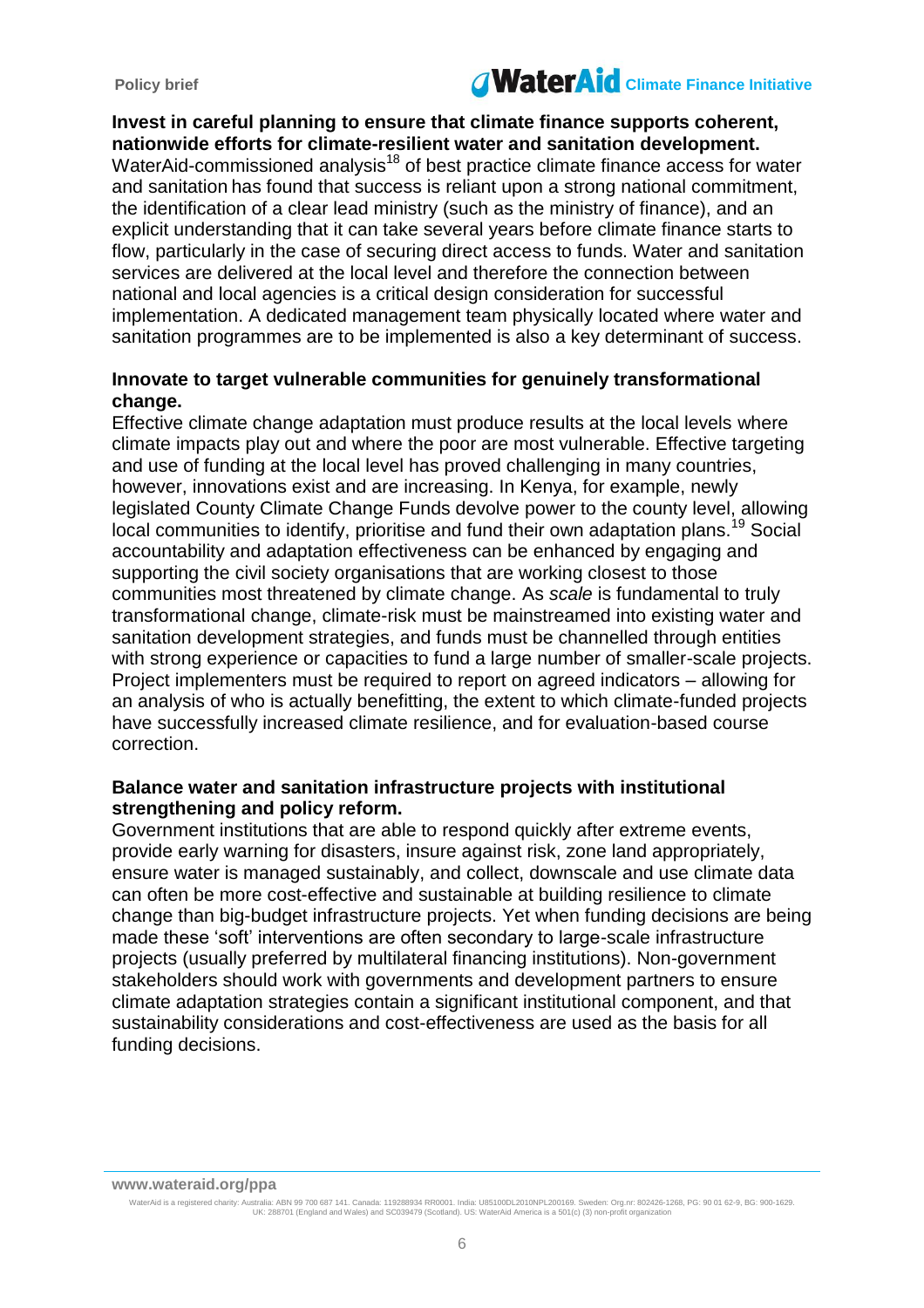# Policy brief **Climate Contract Contract Contract Contract Contract Contract Contract Contract Contract Contract Contract Contract Contract Contract Contract Contract Contract Contract Contract Contract Contract Contract Co**

**Recognise that access to robust water and sanitation services builds resilience to climate change, and ensure coherence between water, sanitation and climate policies.** 

WaterAid research shows that the volumes of climate finance directed towards the water and sanitation sectors are often directly correlated with the strength of national policies and frameworks.<sup>20</sup> Developing countries will increase their access to

funding by strengthening national water and sanitation policy and ensuring this is reflected in evolving national climate policies (such as



Rabiya, 34, at the stream where she collects water. Thatta, Sindh Province, Pakistan. June 2016. Photo: Laila

adaptation plans). Not all climate change practitioners fully understand that access to water and sanitation is an essential underpinning of resilience, and not all water and sanitation practitioners can articulate how access to the services they provide increases climate resilience. Greater cohesion between the climate change and water/sanitation sectors is required to facilitate maximum utilisation of climate finance for increased resilience.

### **Harmonise the 'big' and 'small' water sub-sectors to increase climatefinancing opportunities.**

Better integrating water resource management with water and sanitation service delivery can help create the holistic, robust and transformational projects and programmes that meet climate funding criteria. This means that standard water resource management programmes (such as IWRM) must explicitly address water for human health (for drinking, cooking, sanitation and hygiene). Water and sanitation programmes can be also augmented to explicitly monitor and address climate risks (such as groundwater monitoring to provide early warning for drought), significantly increasing the climate resilience built into these programmes and the opportunities for climate funding.<sup>21</sup>

**Build in-country expertise and support research and communication so that national stakeholders understand the range of finance gaps, needs and potential sources of climate funding for water and sanitation programmes.** 

Research commissioned by WaterAid shows that expertise on climate change has been crucial when applying for international climate finance.<sup>22</sup> Such expertise has not necessarily been found in relevant national institutions, and analysis of success shows that a diverse range of strategies can be used to secure the necessary skills. These include receiving support from specialised teams, hiring consultancy services, or working with a known and trusted development partners. All external support should be utilised in parallel with a deliberate strategy to leave a legacy of enhanced human resources, management capacity and technical expertise.

**www.wateraid.org/ppa**

WaterAid is a registered charity: Australia: ABN 99 700 687 141. Canada: 119288934 RR0001. India: U85100DL2010NPL200169. Sweden: Org.nr: 802426-1268, PG: 90 01 62-9, BG: 900-1629.<br>UK: 288701 (England and Wales) and SC03947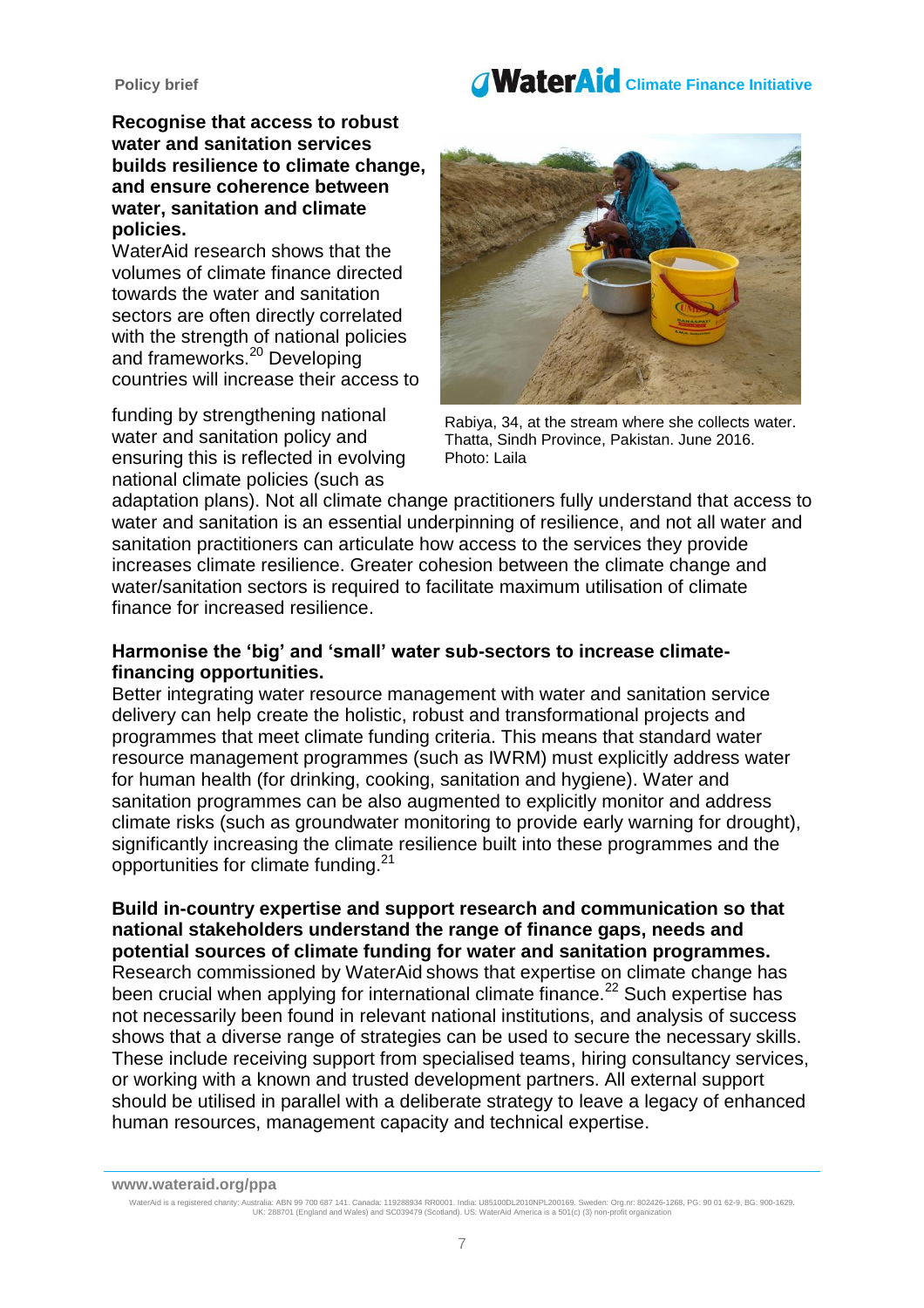

#### **Governments in developing countries must demand that adaptation finance is channelled as grants, not loans.**

Developing countries should rightfully expect that climate finance from wealthy countries (who are mainly responsible for historic emissions) is to enable them to adapt to the adverse impacts of climate change (for which they have contributed very little) and is provided in the form of grants.

Written by Louise Whiting, Senior Policy Analyst (Water Security and Climate Change), WaterAid.

This document should be cited as: WaterAid (2016). *Increasing climate finance for the provision of sustainable water and sanitation services in low-income countries*. WaterAid Climate Finance Initiative policy brief.

### **Endnotes**

 $\overline{\phantom{a}}$ 

WaterAid and the Overseas Development Institute (2017). Forthcoming research.

<sup>4</sup> Including Official Development Assistance and from specialised climate funds.

<sup>5</sup> WaterAid and the Overseas Development Institute (2017). Forthcoming research.

<sup>6</sup>WaterAid (2016). *Climate Finance Initiative briefing note*. Available at: [www.wateraid.org/what-we](http://www.wateraid.org/what-we-do/our-approach/research-and-publications/view-publication?id=c0870f95-d76d-4824-a1f0-2414d3dce1d5)[do/our-approach/research-and-publications/view-publication?id=c0870f95-d76d-4824-a1f0-](http://www.wateraid.org/what-we-do/our-approach/research-and-publications/view-publication?id=c0870f95-d76d-4824-a1f0-2414d3dce1d5) [2414d3dce1d5](http://www.wateraid.org/what-we-do/our-approach/research-and-publications/view-publication?id=c0870f95-d76d-4824-a1f0-2414d3dce1d5) (accessed 6 Feb 2017).

Official Development Assistance, private flows, domestic resource mobilisation.

 $8$  The promised US\$100 billion per year in climate finance pales in comparison to the estimated US\$30 trillion in capital expenditure estimated to be needed in developing countries over the next decade, so must be used catalytically rather than as a means of filling investment deficits.<br>9 Avoilable at www.wateraid.org/uk/what we de/policy practice and advecesy/research an

Available at [www.wateraid.org/uk/what-we-do/policy-practice-and-advocacy/research-and-](http://www.wateraid.org/uk/what-we-do/policy-practice-and-advocacy/research-and-publications/view-publication?id=353a7209-d650-4ff2-bd30-0ac5a54fc839)

[publications/view-publication?id=353a7209-d650-4ff2-bd30-0ac5a54fc839](http://www.wateraid.org/uk/what-we-do/policy-practice-and-advocacy/research-and-publications/view-publication?id=353a7209-d650-4ff2-bd30-0ac5a54fc839) (accessed 6 Feb 2017). <sup>10</sup> IIED (2015). *A fair deal in Paris means adequate finance to deliver INDCs in the LDCs*. Briefing note.

<sup>11</sup> Comoros, Guinea-Bissau, Samoa, Cape Verde, Kiribati, Maldives, Madagascar and Fiji.

<sup>12</sup> Bolivia (US\$46 million), Maldives (US\$33 million) and Fiji (US\$31 million).

<sup>13</sup> Stern N (2015). *Understanding climate finance for the Paris summit in December 2015 in the context of financing for sustainable development for the Addis Ababa conference in July 2015*. Policy paper.

 $4\overline{F}$  For example, low carbon wastewater treatment.

 $15$  Article 9 of the Paris Agreement specifically highlights the need to achieve a better balance between adaptation and mitigation.

<sup>16</sup> WaterAid (2015). *Climate finance and water security*. Briefing paper. Available at: [www.wateraid.org/news/news/how-would-you-spend-100-billion-dollars-ensuring-water-security-in-a](http://www.wateraid.org/news/news/how-would-you-spend-100-billion-dollars-ensuring-water-security-in-a-changing-climate)[changing-climate](http://www.wateraid.org/news/news/how-would-you-spend-100-billion-dollars-ensuring-water-security-in-a-changing-climate) (accessed 6 Feb 2017).

<sup>17</sup>World Resources Institute (2015). 'Direct access' to climate finance. Lessons learned by national *institutions*. Working paper.

<sup>18</sup> WaterAid and the Overseas Development Institute (2017). Forthcoming research.

<sup>19</sup> IIED (2016). *Accessing climate finance in Kenya.* Available at: [www.iied.org/accessing-climate](http://www.iied.org/accessing-climate-finance-kenya)<u>[finance-kenya](http://www.iied.org/accessing-climate-finance-kenya)</u> (accessed 6 Feb 2017).

<sup>20</sup> WaterAid (2015). *Climate finance and water security*. Briefing paper. Available at:

[www.wateraid.org/news/news/how-would-you-spend-100-billion-dollars-ensuring-water-security-in-a](http://www.wateraid.org/news/news/how-would-you-spend-100-billion-dollars-ensuring-water-security-in-a-changing-climate)[changing-climate](http://www.wateraid.org/news/news/how-would-you-spend-100-billion-dollars-ensuring-water-security-in-a-changing-climate) (accessed 6 Feb 2017).

<sup>1</sup> Climate Policy Initiative (2016). *Climate finance landscape: Private and public adaptation finance needs to step up to meet the need.* Available at: [www.climatefinancelandscape.org/#/reading/article-9](file:///C:/Users/reheald/AppData/Local/Microsoft/Windows/Temporary%20Internet%20Files/Content.Outlook/8Q140TRE/www.climatefinancelandscape.org/) (accessed 6 Feb 2017).<br><sup>2</sup> International Institute f

International Institute for Environment and Development. November 2015. *A fair climate deal in Paris means adequate finance to deliver INDCs in LDCs.* Available at:

<http://pubs.iied.org/pdfs/17333IIED.pdf> (accessed 6 Feb 2017).

**www.wateraid.org/ppa**

WaterAid is a registered charity: Australia: ABN 99 700 687 141. Canada: 119288934 RR0001. India: U85100DL2010NPL200169. Sweden: Org.nr: 802426-1268, PG: 90 01 62-9, BG: 900-1629.<br>UK: 288701 (England and Wales) and SC03947